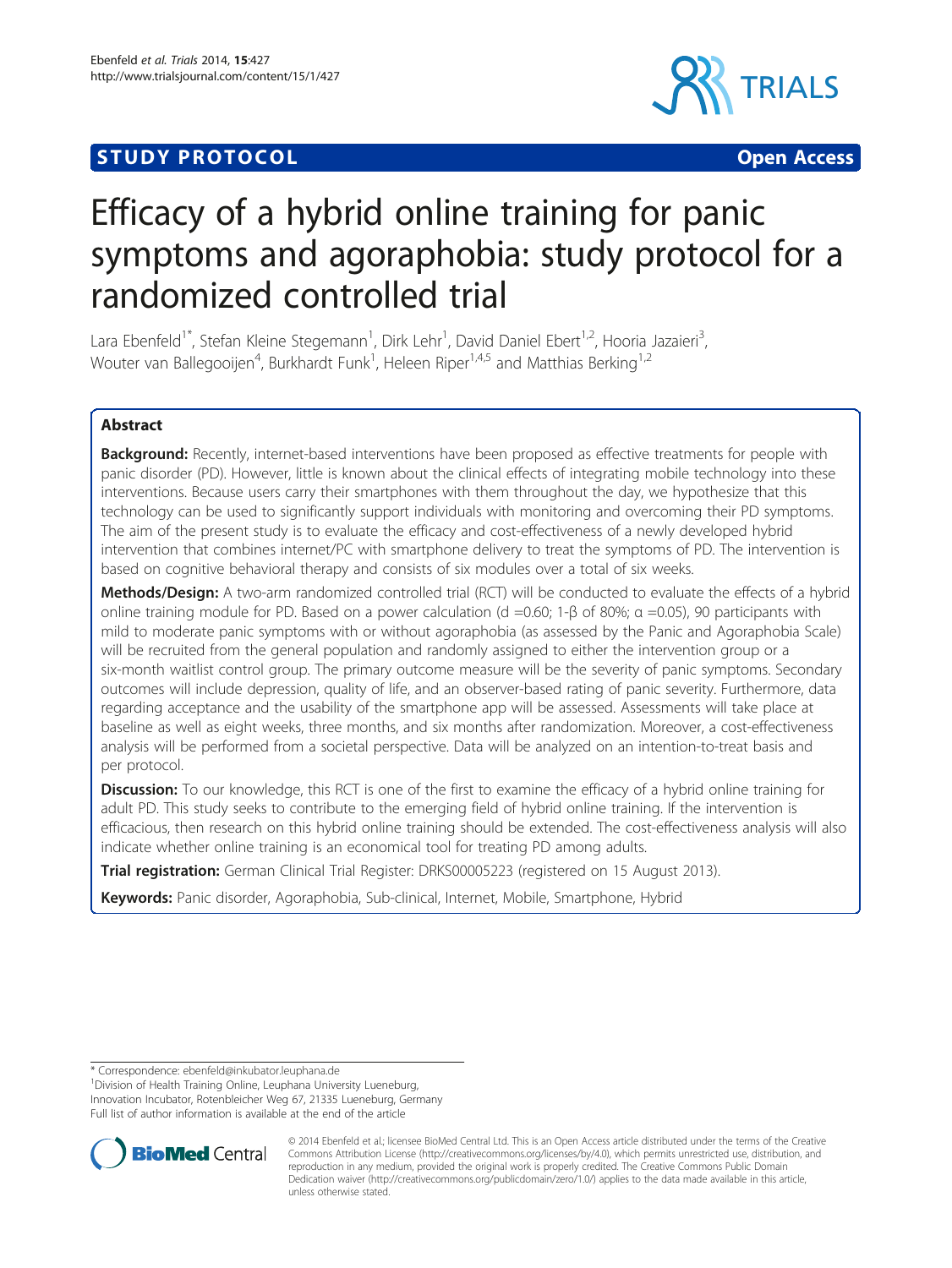#### Background

Panic disorder (PD) is characterized by recurrent, unexpected panic attacks and a persistent worry about future panic attacks [[1\]](#page-8-0). With a 12-month prevalence of 1.8% among adults, PD is one of the most common anxiety disorders [[2\]](#page-8-0). In addition, sub-threshold cases have been estimated to be even more prevalent, with between 10 and 16% of the population experiencing a panic attack at some point during their lifetimes [[3\]](#page-8-0). PD (with or without agoraphobia) is associated with a high psychiatric comorbidity, lower quality of life, and severe work impairment [\[4,5](#page-8-0)], and also places a significant burden on healthcare systems [\[2,6](#page-8-0)].

Psychotherapeutic treatments such as cognitive behavioral therapy (CBT) are effective for PD [\[7](#page-8-0)]. However, only 16.7% of people who suffer from anxiety disorders seek help from a mental health professional, and of these individuals, only 21.3% receive CBT, which is arguably the most effective treatment [[8\]](#page-8-0). The reasons for this low endorsement of effective PD treatments include a lack of psychoeducation, a fear of stigmatization, and structural barriers such as a lack of access to adequate treatments [[9,10\]](#page-8-0).

Interventions delivered via the internet have been proposed as a helpful method to overcome such barriers and facilitate access to empirically validated treatments [[11,12\]](#page-8-0). Although internet-based interventions based on CBT are effective at treating adult PD [\[13](#page-8-0)-[16\]](#page-8-0), one drawback of this method (compared with traditional face-toface treatments) is the lack of direct support from a therapist throughout the course of treatment, particularly during exposure exercises. This lack of direct support from a therapist might increase the risk of clients not fully complying with the treatment, or dropping out of treatment completely. Studies that evaluate online trainings with self-exposure elements consistently report particularly high dropout rates [\[17,18\]](#page-8-0).

One potentially promising method to enhance the adherence to, and efficacy of, internet-based interventions for PD might be to complement interventions with components that are delivered through clients' smartphones. Mobile components might assist patients in overcoming several limitations of traditional desktop- and laptopbased interventions. For example, these barriers might include situations in which the clients start to engage in exposure exercises in their natural environment (as is typical for in vivo exposure exercises) and are subsequently required to leave their desktop PCs or laptop. This results in a dilemma - either exposure exercises are exclusively conducted at the client's desk or they are conducted without the device and therefore lack support during the exposure exercises. Consequently, clients are more likely to disengage from the intervention. In contrast, clients often carry their smartphones with them in

almost any situation, and they might support clients in successfully completing the intended exposure exercise [[19-21](#page-8-0)]. Moreover, when desktop PCs or laptops are used to monitor symptoms of PD to identify factors that cue panic attacks and avoidance, clients typically use daily or weekly electronic diary entries, which are likely biased by memory effects because clients must complete these diaries retrospectively and not in real-time [\[22-28](#page-8-0)]. In contrast, a mobile-based PD intervention tool can be used to assess the symptoms of PD in real-time through ecological momentary assessment (EMA) approaches [[29](#page-8-0)-[33](#page-8-0)]. Finally, a PC-based program can only prompt appropriate coping responses when the PC is on and clients are near it. Therefore, it is not available in other situations of their daily lives in which they inevitably encounter stimuli that trigger the symptoms of PD. In contrast, a mobile device that is nearly always on, or near, the client can be used as an ecological mobile intervention (EMI) device and prompt coping responses, potentially those that have been specifically identified as effective for the individual based on the EMA function of the device. Despite these advantages, no data are currently available regarding the efficacy of online-based interventions for PD that integrate a mobile component.

We developed the GET.ON PANIC intervention for adult PD. This intervention integrates desktop and mobile components into a hybrid online intervention based on CBT for PD. The desktop component is primarily used to provide text- and video-based psychoeducation, as well as exercises that require participants to write extensive texts (for example, in a cognitive restructuring module), which is difficult to do on smartphones. The mobile component is used to guide clients through selfmonitoring and self-exposure tasks. To evaluate the efficacy and cost-effectiveness of GET.ON PANIC, we will conduct a randomized controlled trial (RCT).

#### Methods/Design

#### Study design

We will conduct an RCT with two arms: an internetbased self-help intervention supported by a mobile application with minimal guidance from a coach (GET.ON PANIC), and a waitlist control group who will receive the intervention after a six-month follow-up assessment. Assessments will be conducted prior to randomization, at post-treatment (eight weeks), as well as at the three- and six-month follow-up assessments (see Figure [1](#page-2-0)). The Ethical Committee of Marburg approved this study (number: 2013-23 K), and it was registered with the German Clinical Trial Register (registration number: DRKS00005223).

#### Study population

The study population will consist of a community sample of adults who suffer from mild to moderate panic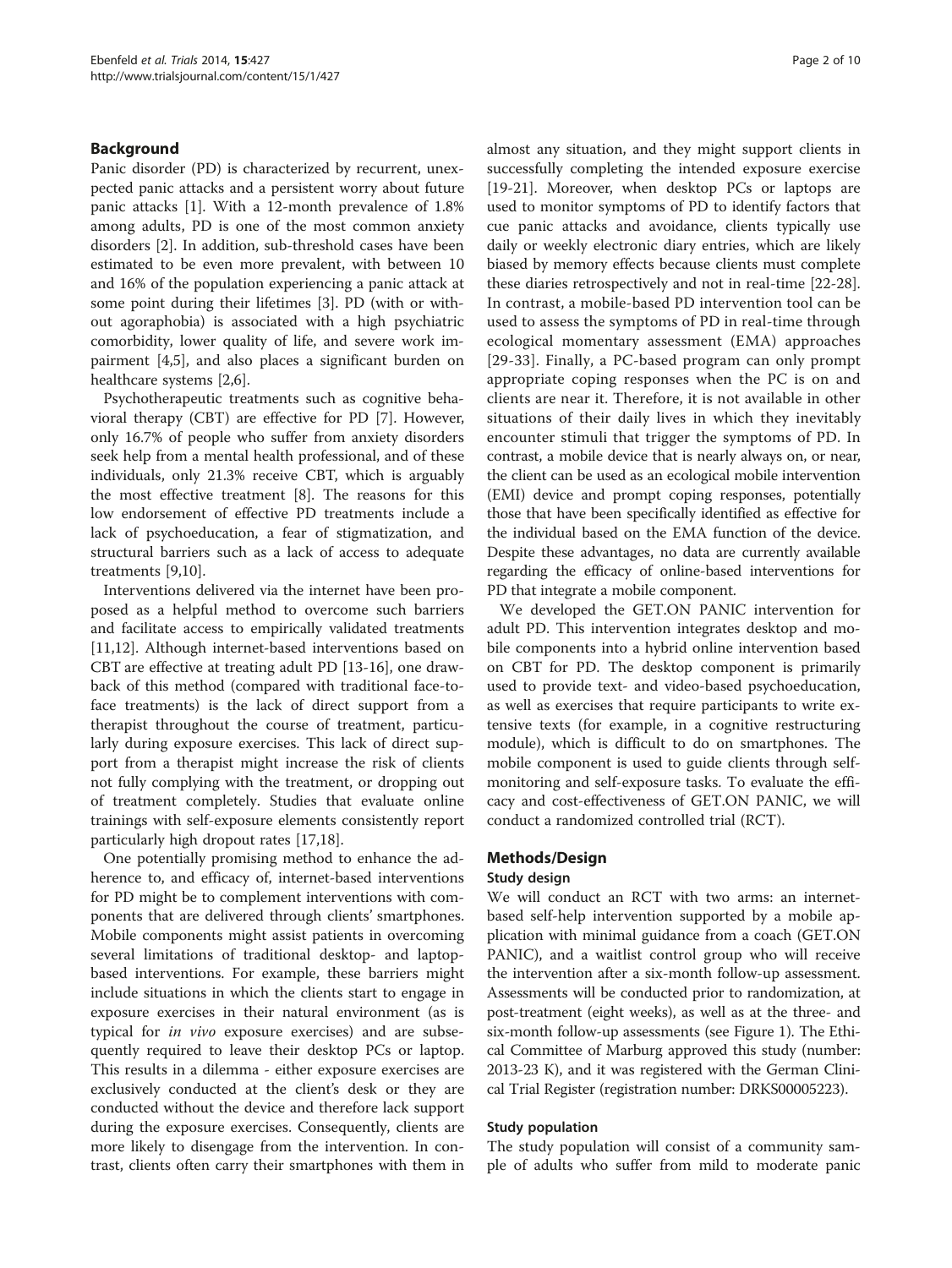<span id="page-2-0"></span>

symptoms. The inclusion criteria are the following: experiencing mild to moderate panic symptoms as assessed by the Panic and Agoraphobia Scale (PAS, score range: 9 to 28) [\[34,35](#page-8-0)], being 18 years or older, having panic as the primary concern for seeking help, and having internet and smartphone access. Although both iOS™ and Android™ devices will be supported, the GET.ON PANIC APP will not run on entry-level smartphones with small screens and low memories. Therefore, the minimum system requirements are an iPhone™ 3GS or a comparable Android device. With respect to the operating system, iOS 6, iOS 7, and Android 2.3 or newer will be supported. Furthermore, because the mobile application periodically uploads data to our servers, we recommend that participants have a data plan to avoid unnecessary costs. The exclusion criteria for this study are the following: experiencing too mild (PAS score 0 to 8) or too severe (PAS score 29 to 52) panic symptoms; receiving current psychological help for anxiety problems or being on a waitlist for psychotherapy; having physical health problems assessed via self-report that prevents participants from engaging in self-exposure, as recommended by an established German guideline for treating people with PD and agoraphobia [\[36\]](#page-8-0); currently having posttraumatic stress disorder or psychotic or dissociative disorders assessed via self-report and clinical interview; and having current suicidality, as measured by a score above 1 on item 9 of the Beck Depression Inventory II (BDI-II) [[37](#page-8-0),[38](#page-8-0)] and question A9 of the Structured Clinical Interview for DSM-IV Axis I Disorders (SCID-I) [\[39\]](#page-8-0). In the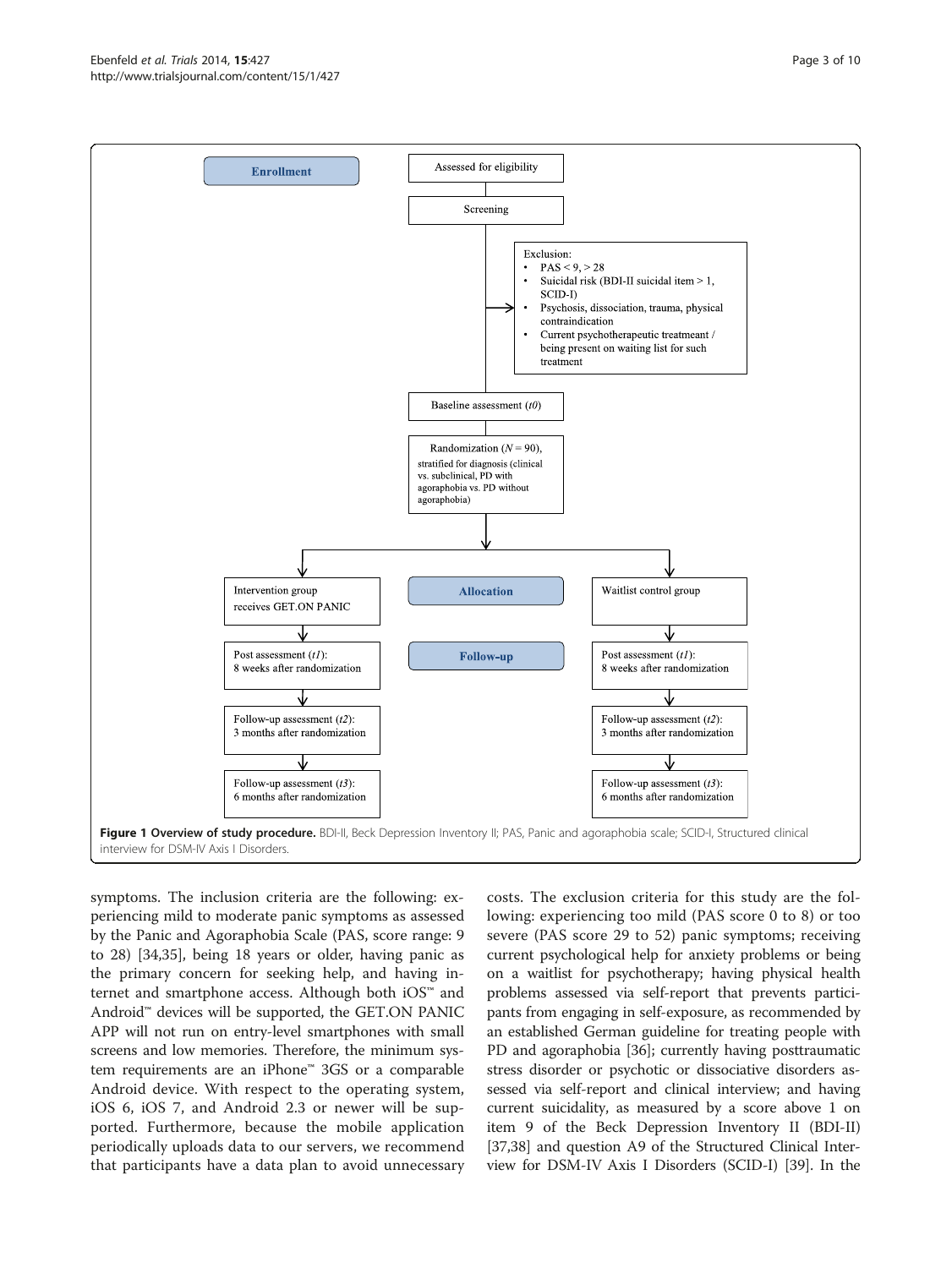event that potential participants are excluded because of suicidal ideation or intention, the exclusion procedure will be managed as determined by an established suicide protocol. All excluded participants will be contacted via email and provided with information regarding where they can obtain appropriate help.

#### Sample size

The sample size for this study is based on the metaanalysis of self-help treatments for anxiety disorders by Haug et al. [[13\]](#page-8-0). An effect size of d =0.83 was derived for PD after comparing the self-help group with the waitlist/placebo group. Because hybrid online training was not integrated into the meta-analysis, we chose a conservative estimation of  $d = 0.60$ . To examine the efficacy of GET.ON PANIC with a two-tailed t-test ( $\alpha$  =0.05; 1-β =0.80), a sample of 45 participants will be needed for each group. Thus, the total sample size for this study will be 90 participants.

#### Randomization

We will use the computer program DatInf RandList Version 1.2 (DatInf GmbH, Tübingen, Germany) [[40](#page-8-0)] to randomize participants into either the intervention group or the waitlist control condition. This random assignment will be stratified for clinical or subclinical symptomatology, as well as the presence or absence of agoraphobia.

#### Procedure

Participants will be recruited from the general population via an online health center website postings in anxiety- and panic-related online forums, and newspaper articles about the research project. Participants will receive an email with detailed information about the study. Afterwards, participants will be invited to complete a screening questionnaire to evaluate their study eligibility. Participants will then have access to the online training platform via their email address (as their username) and a self-selected password. If participants meet the eligibility criteria, they will receive an ID number. Participants can then opt into study participation by reading, signing, and returning the informed consent document. Participants will then receive a link to complete the baseline questionnaires. After completing the baseline questionnaires (t0), participants will be invited to take part in a telephone interview. This interview has two purposes. The first is for a trained interviewer to conduct a diagnostic interview (SCID-I) to provide a detailed sample description [\[41,42\]](#page-8-0). The second is to conduct an observer rating of anxiety symptoms using the Hamilton Anxiety Scale (HAM-A) [[43](#page-8-0)] to strengthen the robustness of the self-report measures. Assessors blind to the participant treatment condition will conduct all observer-based ratings. The post-treatment measurement (t1) will be assessed eight weeks after randomization. Follow-up measures will be conducted at three months (t2) and six months (t3) after randomization. All questionnaires at the baseline, post- and follow-up assessments are selfreported and conducted via the internet, with the exception of the observer rating HAM-A, which will be performed at t0 and t1 via telephone. The waitlist control group will receive the treatment after t3.

#### Intervention

GET.ON PANIC is a hybrid internet-based self-help intervention with minimal therapeutic guidance based on CBT principles [\[18](#page-8-0)[,44](#page-9-0)-[46](#page-9-0)]. The hybrid online training consists of two components: a browser-based section (desktop PC or laptop) and a mobile application (smartphone app). The intervention is divided into six modules: psychoeducation, interoceptive exposure, in vivo exposure, two modules of cognitive restructuring, and relapse prevention (see Table [1](#page-4-0)). Using responsive web design, participants can use the program on a desktop PC, a laptop, a tablet, or a smartphone. An integrated read-aloud function allows participants to follow the lessons via audio narration. The app addresses interoceptive and in vivo exercises as well as diary and relaxation exercises. Detailed information about the development of the app can be found in the paper by Kleine Stegemann *et al.* [[47\]](#page-9-0). In the first module, participants will receive an overview of the different modules and the practical procedure of the online training. Information about PD will be provided, and personal goals will be defined. In addition, a mobile diary will be introduced to the participants. The emphasis of the second module is interoceptive exposure. The theoretical background of the relationship between bodily symptoms and anxiety will be provided in an interactive way with videos and writing exercises. The app contains three interoceptive exposure packages, each consisting of four different tasks. In module three, participants will rank their individual anxiety provoking situations in a hierarchy before beginning the app-assisted in vivo exposures (see Figure [2](#page-5-0)). In addition, participants will continue with the second of the interceptive exposure exercises, which address dizziness.

The fourth module concerns cognitive restructuring. Participants will deal with the maladaptive relationships among situations, cognitions, and emotions. In addition, participants will continue with interoceptive and in vivo exposures. In module five, participants will engage in advanced cognitive restructuring, where they analyze their thinking patterns, identify their cognitive distortions and thinking errors, challenge their thoughts associated with panic, and replace their maladaptive thoughts with more constructive cognitions. Participants will continue to practice interoceptive and in vivo exposures for homework.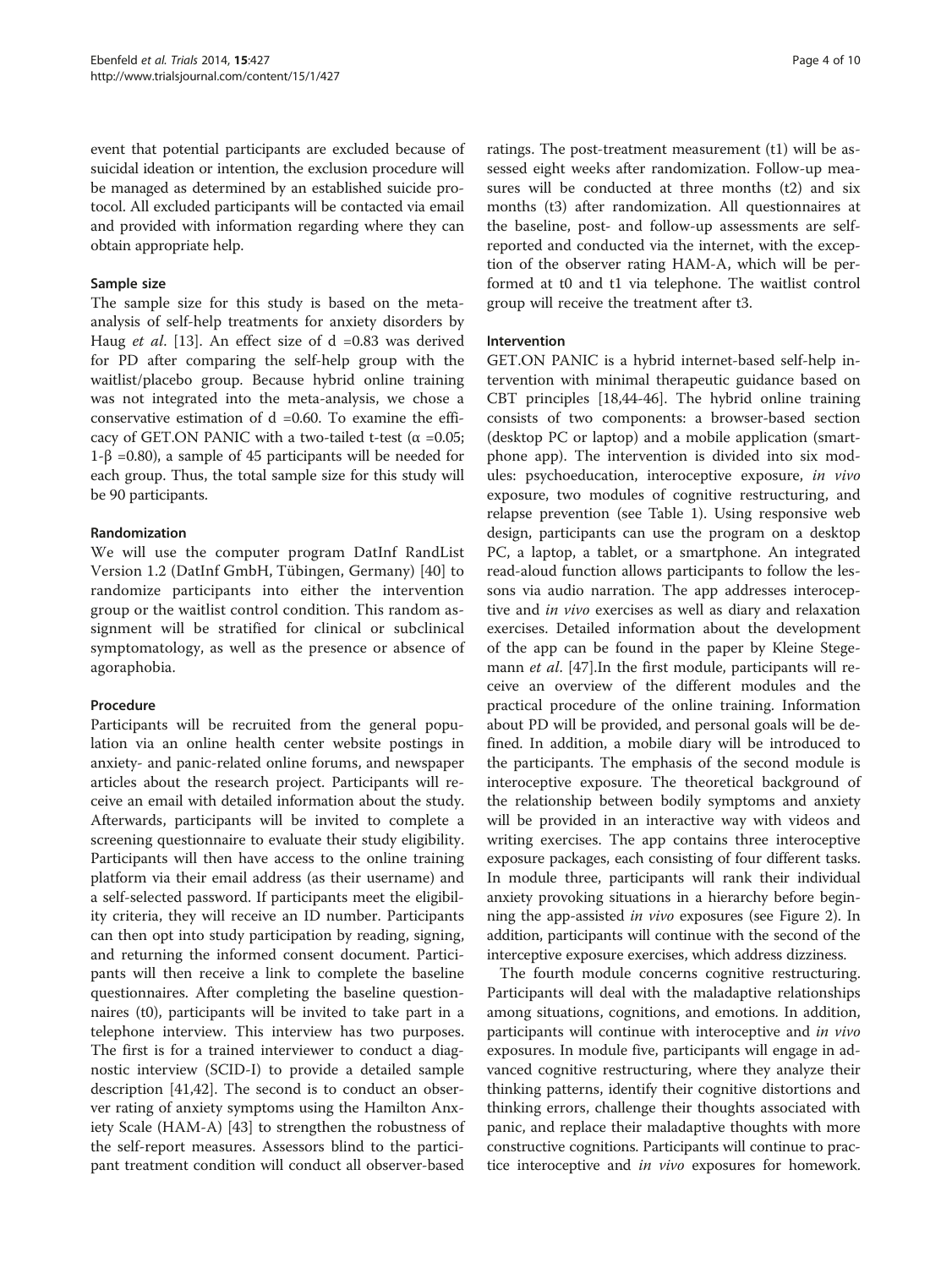#### <span id="page-4-0"></span>Table 1 Overview of sessions

|   | Week Content and homework |                                                               |  |  |  |
|---|---------------------------|---------------------------------------------------------------|--|--|--|
| 1 |                           | Browser: Psychoeducation:                                     |  |  |  |
|   |                           | Information about panic                                       |  |  |  |
|   |                           | Defining goals of training                                    |  |  |  |
|   |                           | Setting up a reward list                                      |  |  |  |
|   | Mobile:                   | Daily diary                                                   |  |  |  |
|   |                           | Registration of current panic event (event-based)             |  |  |  |
|   |                           | Daily summary of panic, avoidance, and mood                   |  |  |  |
| 2 | Browser:                  | Interoceptive exposure:                                       |  |  |  |
|   |                           | Bodily symptoms in panic                                      |  |  |  |
|   |                           | Avoidance                                                     |  |  |  |
|   |                           | Safety behaviors                                              |  |  |  |
|   | Mobile:                   | Respiratory interoceptive exposure exercises                  |  |  |  |
|   |                           | Daily diary                                                   |  |  |  |
| 3 |                           | Browser: In vivo exposure:                                    |  |  |  |
|   |                           | Defining an anxiety hierarchy                                 |  |  |  |
|   | Mobile:                   | In vivo exposures                                             |  |  |  |
|   |                           | Dizziness interoceptive exposure exercises                    |  |  |  |
|   |                           | Daily diary                                                   |  |  |  |
| 4 |                           | Browser: Cognitive restructuring I:                           |  |  |  |
|   |                           | Negative automatic thoughts                                   |  |  |  |
|   |                           | Defining anxiety project (training schedule for<br>exposures) |  |  |  |
|   | Mobile:                   | In vivo exposures                                             |  |  |  |
|   |                           | Further interoceptive exposure exercises                      |  |  |  |
|   |                           | Daily diary                                                   |  |  |  |
| 5 | Browser:                  | Cognitive restructuring II:                                   |  |  |  |
|   |                           | Reality testing of automatic negative thoughts                |  |  |  |
|   | Mobile:                   | In vivo exposures                                             |  |  |  |
|   |                           | Further interoceptive exposure exercises                      |  |  |  |
|   |                           | Daily diary                                                   |  |  |  |
| 6 |                           | Browser: Relapse prevention:                                  |  |  |  |
|   |                           | Early warning signs                                           |  |  |  |
|   |                           | Critical life events                                          |  |  |  |
|   |                           | Evaluation of training and its aims                           |  |  |  |
|   | Mobile:                   | Breathing and muscle relaxation exercises                     |  |  |  |

The sixth and final module is related to relapse prevention. Participants will have the opportunity to reflect, summarize, and evaluate the online training as well as their progress toward achieving their predefined goals. Participants will work towards coping prior to experiencing anxiety-provoking events that might occur in the future by making two plans: one to identify early warning signs and one for dealing with difficult life circumstances. Furthermore, participants will be trained in breathing and

muscle relaxation exercises to learn adequate coping strategies for daily stressors. Audio-based relaxation exercises will be available to the participants in both short and long formats on the app.

Throughout the study, participants will receive online technical support from an IT specialist to install the app, access to a personal online coach (a trained psychologist) to answer any questions, reminder messages for homework assignments, and brief homework feedback from the online coach based on a manual written by the first author (LE). All online coaches will receive online training with regard to GET.ON PANIC by the first and second authors (LE and SKSt), and will be supervised by licensed and experienced psychotherapists when offering guidance. The total amount of coaching time per participant will be approximately three hours for the duration of the six-week online training.

#### Instruments

For an overview of the instruments at screening, baseline, after treatment, and at the follow-up assessments, see Table [2.](#page-5-0)

#### Screening and diagnostic interview

The preliminary screening will collect demographic data from participants, including their age, gender, education, therapeutic experience, and medication use, and the PAS will be administered (for a detailed description see the section regarding the primary outcome measure) [\[34,35](#page-8-0)]. Item 9 of the BDI-II [[37,38\]](#page-8-0) will be used to screen for suicidality. The BDI-II is a 21-item assessment of depressive symptoms that has demonstrated high internal consistency using outpatient samples [[37](#page-8-0)].

The SCID-I [[39](#page-8-0)] will be used to assess the presence of PD, agoraphobia, other anxiety disorders, and current depressive episodes. A trained interviewer will perform the interview via telephone. Previous studies have demonstrated the validity of telephone-based SCID-I interviews [[41,42](#page-8-0)].

### Primary outcome measure

#### Panic severity

The primary outcome will be the severity of panic and agoraphobia symptoms as assessed by the total PAS score [\[34,35](#page-8-0)[,48](#page-9-0)]. This questionnaire was originally developed as a self- and observer-rating scale. In this study, we will use the self-rating questionnaire that was adapted into an online version. The PAS consists of 13 items grouped into five subscales, and an extra item regarding unexpected versus expected panic attacks. The five subscales assess the following areas: panic attacks, agoraphobic avoidance, anticipatory anxiety, daily life limitations, and health concerns (for example, the fear of physical harm or the fear of an organic cause). These subscales can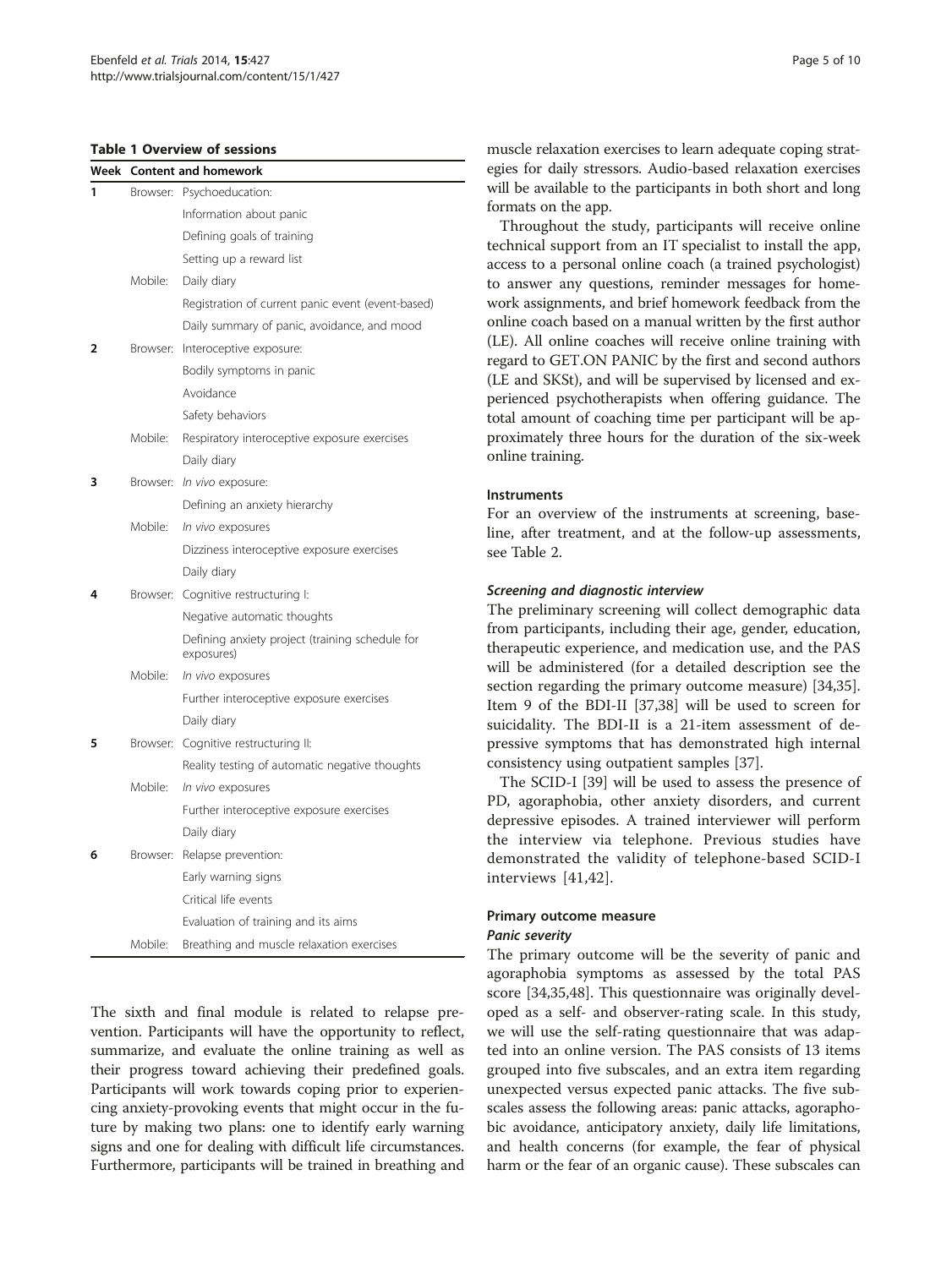<span id="page-5-0"></span>

Figure 2 App screenshots of GET.ON PANICAPP. The app supports in vivo exposures. Participants start with ranking their anxiety provoking situations in a hierarchical order. Furthermore, they are asked to answer questions about their anxiety before and after performing the exposure exercise (for example the level of anxiety, the degree of avoidance and the severity of body symptoms). In addition, they have the ability to take a photo after an in vivo exposure exercise is completed. The bar chart in the end offers graphical feedback to the participants regarding the exposure performance.

be evaluated separately or as a total score that combines all subscales, ranging from 0 to 52 points. A higher score on the PAS indicates more panic symptoms. The psychometric properties of the scale are satisfactory, with a Cronbach's alpha of 0.86 [\[49](#page-9-0)]. A score of between 0 and 8 indicates no clinically relevant symptoms, scores of between 9 and 28 indicate moderate symptoms, and a score of 29 or higher indicates a severe level of symptoms [[49\]](#page-9-0).

## Secondary outcome measures

Depression

Depressive symptoms will be measured using the Allgemeine Depressions-Skala (ADS) [\[50\]](#page-9-0), the German adaptation of the Center for Epidemiological Studies Depression Scale (CES-D) [\[51\]](#page-9-0). The ADS consists of 20 items that refer to the previous week and are answered using a fourpoint Likert scale. The total score ranges from 0 to 60. Its

#### Table 2 Overview of instruments per time of assessment

| Assessments                                                                       | Screening | T0 | <b>T1</b>    | T <sub>2</sub>            | T <sub>3</sub> |
|-----------------------------------------------------------------------------------|-----------|----|--------------|---------------------------|----------------|
| Sociodemographic data                                                             | x         |    |              |                           |                |
| Suicidality (Item 9, BDI-II)                                                      | x         |    |              |                           |                |
| Diagnosis (SCID-I, sections for anxiety disorders and current depressive episode) |           | x  |              |                           |                |
| Panic and agoraphobia severity, self-rating (PAS)                                 | x         | x  | $\mathbf{x}$ | $\mathbf{x}$              | $\mathbf{x}$   |
| Panic and agoraphobia severity, observer-rating (HAM-A)                           |           | x  | $\mathbf{x}$ |                           |                |
| Agoraphobic cognitions (ACQ)                                                      |           | x  | $\mathbf{x}$ | x                         | x              |
| Body sensations (BSQ)                                                             |           | x  | x            | x                         | x              |
| Agoraphobic avoidance (MI)                                                        |           | x  | x            | x                         | x              |
| Depressive symptoms (CES-D)                                                       |           | x  | x            | $\boldsymbol{\mathsf{x}}$ | x              |
| Quality of life (EQ-5D, SF-12)                                                    |           | x  | $\mathbf{x}$ | $\mathbf{x}$              | $\mathbf{x}$   |
| Economic evaluations (TiC-P)                                                      |           | x  |              | ۰                         | $\mathbf{x}$   |
| Negative effects of online health trainings                                       |           |    | (x)          | (x)                       | (x)            |
| Attitudes towards seeking psychological help                                      |           |    | (x)          |                           |                |
| User satisfactory                                                                 |           |    | (x)          |                           |                |
| Technology acceptance of smartphone app                                           |           |    | (x)          |                           |                |
| Usability of smartphone app (SUS)                                                 |           |    | (x)          |                           |                |

T0 = Baseline, T1 = 8 weeks, T2 = 3 months, T4 = 6 months.

Assessments:  $x =$  intervention and control group,  $(x) =$  intervention group only.

ACQ, Agoraphobic cognitions questionnaire; BDI-II, Beck Depression Inventory II; BSQ, Body sensations questionnaire; CES-D, Center for epidemiological studies depression scale; EQ-5D, EuroQol; HAM-A, Hamilton anxiety scale; MI, Mobility inventory; PAS, Panic and agoraphobia scale; SCID-I, Structured clinical interview for DSM-IV Axis I Disorders; SF-12, Short form 12; SUS, System Usability Scale; TiC-P, Trimbos and the Institute of Medical Technology Assessment Cost Questionnaire for Psychiatry.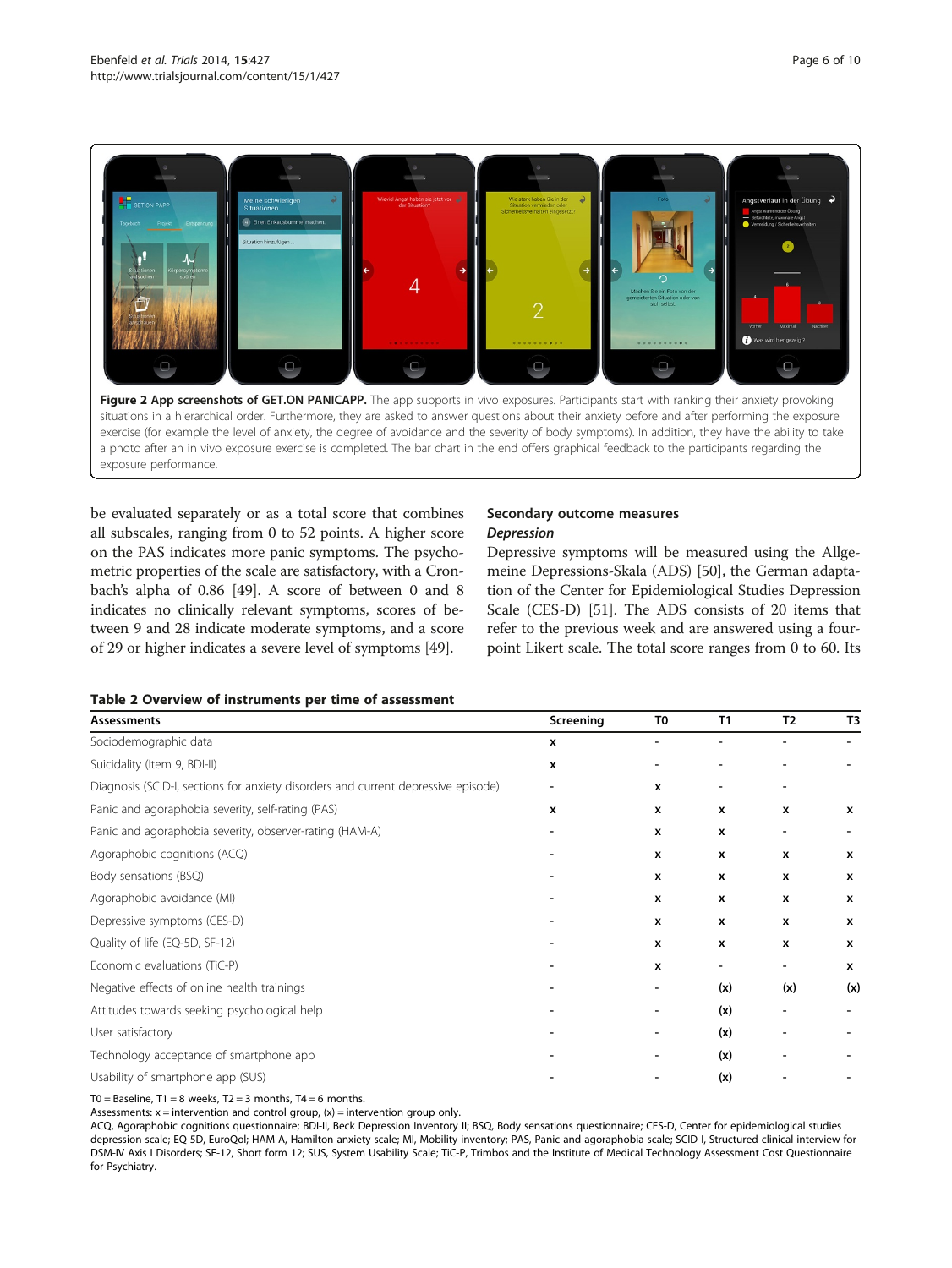internal consistency is  $\alpha$  =0.89, and its split-half reliability is  $r = 0.91$  [[50](#page-9-0)].

#### Quality of life

Quality of life will be measured using the EuroQol (EQ-5D) [[52\]](#page-9-0) and the Short Form 12 (SF-12) [[53](#page-9-0)]. The EQ-5D is a well-established measurement of quality of life that consists of five items assessing mobility, selfcare, common activities, pain and/or discomfort, and anxiety and/or depression, as well as a visual analogue scale concerning health status. We will also use the SF-12, which consists of 12 items that assess eight health domains: physical functioning, role limitations, pain, general health perception, vitality, mental health, emotional role, and social functioning. The SF-12 generates two summary scores: physical health and mental health.

#### Agoraphobic cognitions

Agoraphobic cognitions will be measured using the Agoraphobic Cognitions Questionnaire (ACQ) [\[54,55](#page-9-0)]. The ACQ consists of 14 items, and its total score ranges from 14 to 70. Craske et al. reported that the ACQ has an internal reliability of  $\alpha$  =0.80 [[56\]](#page-9-0).

#### Bodily sensations

The Body Sensation Questionnaire (BSQ) [\[54,55](#page-9-0)] is a 17-item self-report questionnaire that measures bodily sensations. The BSQ ranges from 17 to 85 points and has a satisfactory internal reliability of  $\alpha$  =0.87 [[54\]](#page-9-0).

#### Agoraphobic avoidance

The Mobility Inventory (MI) [\[54,55](#page-9-0)] measures agoraphobic avoidance. The MI consists of 27 items that address the most important agoraphobic situations. Each item is rated both for when patients are alone and when they are accompanied. These two scales have a summed score ranging from 27 to 135 points, respectively. The internal consistencies are  $\alpha$  =0.94 (alone) and  $\alpha$  =0.91 (accompanied) [[57](#page-9-0)].

#### Observer rating anxiety symptoms

In addition, the secondary outcome measures will include the observer-rated HAM-A [[43](#page-8-0)[,58](#page-9-0)] to obtain a more detailed understanding of symptom severity. The HAM-A is a 14-item clinician-reported rating scale with a total score ranging from 0 to 30. Thus, we will use the structured interview guide for the HAM-A (SIGH-A) [[59](#page-9-0)]. The interview has shown satisfactory inter-rater and test-retest reliabilities of Intraclass Correlation Coefficients of respectively 0.99 and 0.89 [[59](#page-9-0)].

#### Economic evaluation

We will use an adaption of the Trimbos/iMTA questionnaire to measure the costs associated with psychiatric illness (TiC-P) [[60](#page-9-0)] with regard to the German healthcare system.

#### Diary data

EMA data will be collected via the mobile application GET.ON PANIC APP [[47\]](#page-9-0). This app contains a diary where clients can record their panic attacks and monitor their progress using daily summaries. With regard to the latter, clients will summarize their general anxiety levels, their degree of avoidance, and their moods each evening. The application also records the type and number of exposure exercises performed by the client.

#### Additional measures

We will also collect data concerning technology acceptance (via a questionnaire based on the technology acceptance model; TAM) [[61,62\]](#page-9-0), the usability of the smartphone app GET.ON PANIC APP (via the System Usability Scale; SUS) [[63,64\]](#page-9-0), user satisfaction of the online training (a self-designed questionnaire based on the German version of the Client Satisfaction Questionnaire [[65,66\]](#page-9-0), and the adverse effects of psychotherapy [[67\]](#page-9-0).

#### Statistical analyses

The analyses will be performed based on the Consolidated Standards of Reporting Trials (CONSORT) statement regarding eHealth [\[68](#page-9-0)]. The data will be analyzed on an intention-to-treat basis. We will also conduct per protocol and completers-only investigations as secondary analyses.

#### Treatment efficacy

Group differences in the baseline values of the primary outcome will be compared using t-tests to assess whether randomization was successful. Missing data will be addressed following the recommendations of Little and Rubin [[69\]](#page-9-0) and Schafer [[70\]](#page-9-0). We will analyze the PAS data at eight weeks post-treatment using between-group analyses of covariance with regard to the individual baseline PAS scores, adjusted for sex, age, and socioeconomic status. We will use Cohen's d to measure the between-group effect size. Cohen's d will be calculated as the difference between the mean post-test scores of the intervention group and the control group divided by the pooled standard deviation [[71\]](#page-9-0). All other secondary outcomes will be analyzed in a similar manner.

We will also conduct clinical significance change analyses as described by Jacobson and Truax [\[72](#page-9-0)]. In the first step, we will test whether the changes from pre-test to post-test are statistically reliable and build a reliable change index (RCI). In the second step, we will calculate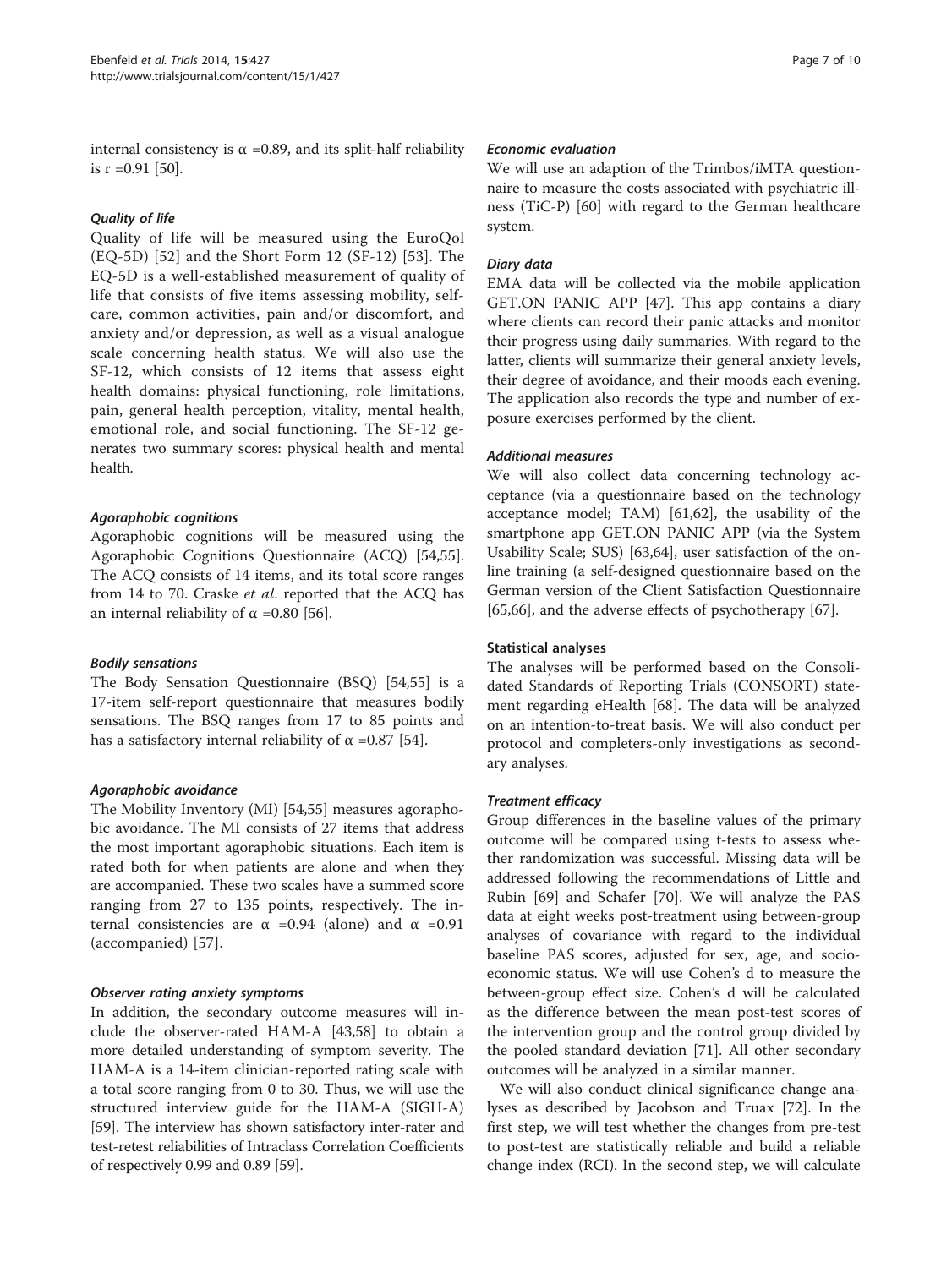clinical significance. Based on the RCI, the participants who display a reliable positive change, no change, or a reliable deteriorated change will be classified as responders, non-responders, or deteriorated, respectively [[72\]](#page-9-0). We will use mixed-model regressions to examine the long-term effect on the primary outcome after three and six months.

#### Economic analyses

We will conduct an economic evaluation by performing a cost-effectiveness analysis (CEA) and a cost-utility analysis (CUA) from a societal perspective. The clinical outcome of the CEA will be the severity of panic symptoms as assessed by the PAS. Quality-adjusted life years (QALYs) will be calculated for the CUA. A nonparametric bootstrapping method with 95% confidence intervals will be used to assess the differences between the intervention and control groups. The intervention and waitlist control groups will be compared in terms of incremental costs and incremental effects. Thus, we will calculate the incremental cost-effectiveness ratio (ICER). Bootstrapping via 5,000 iterations will be used to quantify the uncertainty in the ratios and to test the robustness of the ICER. The results will be displayed on a costeffectiveness plane and via a cost-effective acceptability curve. A multi-way sensitivity analysis will be conducted to test the robustness of the base-case findings. For instance, these analyses will integrate data based on the EMA to reduce the retrospective bias of selfreported panic symptom severity.

#### **Discussion**

Given the availability and the daily use of smartphones, mobile-based health interventions have become increasingly popular [[73-78\]](#page-9-0). Evidence for the efficacy of these studies comes from attempts to promote physical activity [\[79](#page-9-0)], cope with schizophrenia [\[25](#page-8-0)], and overcome child anxiety [[80\]](#page-9-0). Despite the obvious advantages of integrating mobile components into online-based treatments (for example, mobile components can be used for EMA, supporting exposure exercises away from home, and EMI), no data are available regarding the efficacy of such an intervention for PD. Thus, we developed the hybrid online training GET.ON PANIC based on CBT, and we will test the efficacy and cost-effectiveness of this online training among people with clinical or subclinical PD with or without agoraphobia at post-assessment, as well as at three- and six-month follow-ups, compared with a waitlist control group who will receive the online training after the last assessment, but who will have free access to the usual treatments.

This study has several limitations. First, the absence of an active control group does not allow us to clarify the mechanisms responsible for changes in treatment. However, because this study is one of the first to test the efficacy of hybrid online training for PD, evaluating the efficacy of the intervention is an important research question in and of itself. If the present study provides evidence regarding the efficacy of GET.ON PANIC, then future research should detect the mechanisms that drive the change within the intervention. Such research should also include dismantling studies that compare online-based interventions with or without a mobile component to explain the additional benefits of including a mobile component. Second, using a waitlist control group design does not enable a comparison between newly developed hybrid online training and the current gold standard (face-to-face CBT to treat people with PD and agoraphobia). Future studies should compare hybrid online training with the gold standard. Finally, this study is not designed to test the long-term efficacy of GET.ON PANIC. With an assessment time of six months, we will only be able to make conclusions over a relatively short period of time. A 12-month follow-up assessment is desirable.

#### Trial status

The study is currently ongoing. Recruitment began in August 2013 and will conclude in October 2014.

#### Abbreviations

ACQ: Agoraphobic cognitions questionnaire; BDI-II: Beck Depression Inventory II; BSQ: Body sensations questionnaire; CBT: Cognitive behavioral therapy; CEA: Cost-effectiveness analysis; CES-D: Center for epidemiological studies depression scale; CONSORT: Consolidated standards of reporting trials; CUA: Cost-utility analysis; DRKS: German Clinical Trial Register; EMA: Ecological momentary assessment; EMGO: Institute for Health and Care Research; EMI: Ecologically momentary intervention; EQ-5D: EuroQol; HAM-A: Hamilton anxiety scale; ICER: Incremental cost-effectiveness ratio; INEP: Adverse effects of psychotherapy; MI: Mobility inventory; PAS: Panic and agoraphobia scale; PD: Panic disorder; QALYs: Quality-adjusted life years; RCI: Reliable change index; RCT: Randomized controlled trial; SCID-I: Structured clinical interview for DSM-IV Axis I Disorders; SF-12: Short form 12; SUS: System Usability Scale; TAM: Technology acceptance model; TiC-P: Trimbos and the Institute of Medical Technology Assessment Cost Questionnaire for Psychiatry; VU: Vrije Universiteit.

#### Competing interests

The authors declare that they have no competing interests.

#### Authors' contributions

All authors contributed to the study design. LE, DL, DE, WvB and MB developed the hybrid online training for treating people with PD with or without agoraphobia (GET.ON PANIC). SKSt developed the app (GET.ON PANIC APP). BF supervised the technical aspects of the intervention. LE drafted the manuscript. HJ, DL, HR and MB revised the manuscript. All authors read and approved the final manuscript.

#### Acknowledgements

The European Union funded all authors of the associated project (project number: EFRE: CCI 2007DE161PR001).

#### Author details

<sup>1</sup> Division of Health Training Online, Leuphana University Lueneburg, Innovation Incubator, Rotenbleicher Weg 67, 21335 Lueneburg, Germany. 2 Chair of Clinical Psychology and Psychotherapy, Friedrich-Alexander-University Erlangen-Nuremberg, Bismarckstraße 1, 91054 Erlangen, Germany.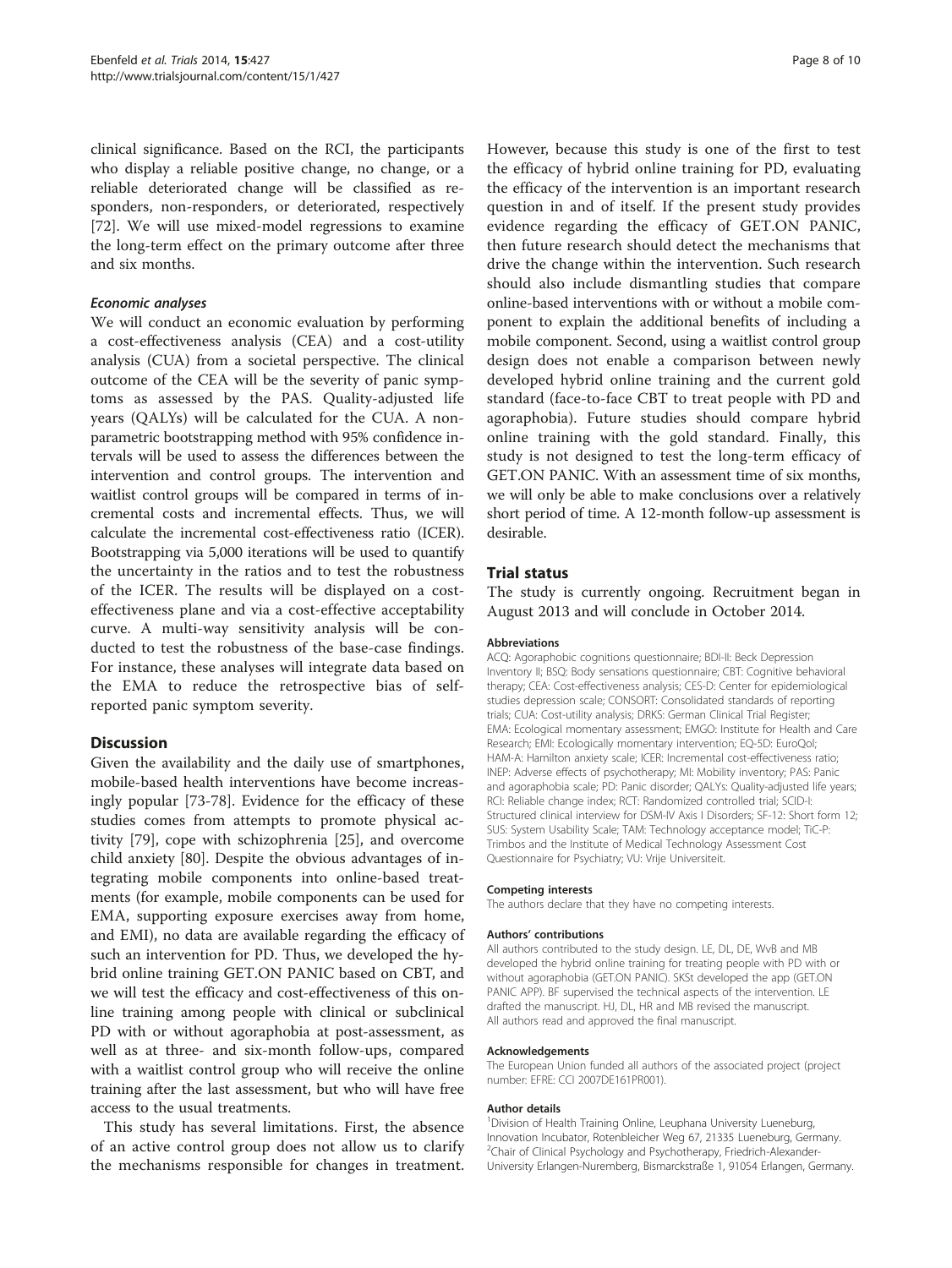<span id="page-8-0"></span><sup>3</sup>Department of Psychology, Institute of Personality and Social Research, University of California, Berkeley, 4152 Tolman Hall, Berkeley, California 94720-1650, USA. <sup>4</sup>Institute for Health and Care Research (EMGO), VU University Medical Center, Van der Boechorststraat 7, 1081, BT, Amsterdam, The Netherlands. <sup>5</sup>Faculty of Psychology and Education, VU University Amsterdam, Van der Boechorststraat 1, 1081, BT, Amsterdam, The Netherlands.

#### Received: 6 August 2014 Accepted: 14 October 2014 Published: 4 November 2014

#### References

- American Psychiatric Association: Diagnostic and Statistical Manual of Mental Disorders: DSM-5. 5th edition. Washington, DC: American Psychiatric Publishing; 2013.
- 2. Wittchen H, Jacobi F, Rehm J, Gustavsson A, Svensson M, Jönsson B, Olesen J, Allgulander C, Alonso J, Faravelli C, Fratiglioni L, Jennum P, Lieb R, Maercker A, van Os J, Preisig M, Salvador-Carulla L, Simon R, Steinhausen H: The size and burden of mental disorders and other disorders of the brain in Europe 2010. Eur Neuropsychopharmacol 2011, 21:655–679.
- Goodwin R, Faravelli C, Rosi S, Cosci F, Truglia E, de Graaf R, Wittchen H: The epidemiology of panic disorder and agoraphobia in Europe. Eur Neuropsychopharmacol 2005, 15:435–443.
- 4. Barrera TL, Norton PJ: Quality of life impairment in generalized anxiety disorder, social phobia, and panic disorder. J Anxiety Disord 2009, 23:1086–1090.
- Bystritsky A, Kerwin L, Niv N, Natoli JL, Abrahami N, Klap R, Wells K, Young AS: Clinical and subthreshold panic disorder. Depress Anxiety 2010, 27:381–389.
- 6. Batelaan N, Smit F, de Graaf R, van Balkom A, Vollebergh W, Beekman A: Economic costs of full-blown and subthreshold panic disorder. J Affect Disord 2007, 104:127–136.
- 7. Sánchez-Meca J, Rosa-Alcázar AI, Marín-Martínez F, Gómez-Conesa A: Psychological treatment of panic disorder with or without agoraphobia: a meta-analysis. Clin Psychol Rev 2010, 30:37–50.
- Andrews G: Shortfall in mental health service utilisation. Br J Psychiatry 2001, 179:417–425.
- 9. Coles ME, Coleman SL: Barriers to treatment seeking for anxiety disorders: initial data on the role of mental health literacy. Depress Anxiety 2010, 27:63–71.
- 10. Mojtabai R, Olfson M, Sampson NA, Jin R, Druss B, Wang PS, Wells KB, Pincus HA, Kessler RC: Barriers to mental health treatment: results from the national comorbidity survey replication. Psychol Med 2011, 41:1751–1761.
- 11. Andersson G, Cuijpers P: Pros and cons of online cognitive-behavioural therapy. Br J Psychiatry 2008, 193:270–271.
- 12. Marks IM, Cavanagh K, Gega L: Hands-on help: Computer-aided psychotherapy. In Maudsley monographs, (David AS (Series editor): volume 49). Edited by David AS. New York, NY: Psychology Press; 2007.
- 13. Haug T, Nordgreen T, Öst LG, Havik OE: Self-help treatment of anxiety disorders: a meta-analysis and meta-regression of effects and potential moderators. Clin Psychol Rev 2012, 32:425–445.
- 14. Andrews G, Cuijpers P, Craske MG, McEvoy P, Titov N, Baune BT: Computer therapy for the anxiety and depressive disorders is effective, acceptable and practical health care: a meta-analysis. PLoS One 2010, 5:e13196.
- 15. Cuijpers P, Donker T, van Straten A, Li J, Andersson G: Is guided self-help as effective as face-to-face psychotherapy for depression and anxiety disorders? A systematic review and meta-analysis of comparative outcome studies. Psychol Med 2010, 40:1943–1957.
- 16. Mewton L, Smith J, Rossouw P, Andrews G: Current perspectives on Internet delivered cognitive behavioral therapy for adults with anxiety and related disorders. PRBM 2014, 7:37–46.
- 17. Marks IM, Kenwright M, McDonough M, Whittaker M, Mataix-Cols D: Saving clinicians' time by delegating routine aspects of therapy to a computer: a randomized controlled trial in phobia/panic disorder. Psychol Med 2004, 34:9–18.
- 18. van Ballegooijen W, Riper H, Klein B, Ebert DD, Kramer J, Meulenbeek P, Cuijpers P: An Internet-based guided self-help intervention for panic symptoms: randomized controlled trial. J Med Internet Res 2013, 15:e154.
- 19. Gloster AT, Wittchen H, Einsle F, Lang T, Helbig-Lang S, Fydrich T, Fehm L, Hamm AO, Richter J, Alpers GW, Gerlach AL, Ströhle A, Kircher T, Deckert J, Zwanzger P, Höfler M, Arolt V: Psychological treatment for panic disorder

with agoraphobia: A randomized controlled trial to examine the role of therapist-quided exposure in situ in CBT. J Consult Clin Psychol 2011, 79:406–420.

- 20. Lind C, Boschen MJ, Morrissey S: Technological advances in psychotherapy: implications for the assessment and treatment of obsessive compulsive disorder. J Anxiety Disord 2013, 27:47–55.
- 21. Kelders SM, Kok RN, Ossebaard HC, van Gemert-Pijnen JE: Persuasive system design does matter: a systematic review of adherence to web-based interventions. J Med Internet Res 2012, 14:e152.
- 22. Fahrenberg J, Myrtek M, Pawlik K, Perrez M: Ambulatory assessment monitoring behavior in daily life settings. Eur J Psychol Assess 2007, 23:206–213.
- 23. Solhan MB, Trull TJ, Jahng S, Wood PK: Clinical assessment of affective instability: comparing EMA indices, questionnaire reports, and retrospective recall. Psychol Assess 2009, 21:425–436.
- 24. Stone AA, Broderick JE: Real-time data collection for pain: appraisal and current status. Pain Med 2007, 8:85–93.
- 25. Ben-Zeev D, Brenner CJ, Begale M, Duffecy J, Mohr DC, Mueser KT: Feasibility, acceptability, and preliminary efficacy of a smartphone intervention for schizophrenia. Schizophr Bull 2014, 40:1244–1253.
- 26. Ebner-Priemer UW, Kuo J, Welch SS, Thielgen T, Witte S, Bohus M, Linehan MM: A valence-dependent group-specific recall bias of retrospective self-reports: a study of borderline personality disorder in everyday life. J Nerv Ment Dis 2006, 194:774–779.
- 27. Ebner-Priemer UW, Bohus M, Kuo J: Can retrospective interviews assess instability? A comparison of ambulatory assessment and expert interviews regarding DSM-IV criteria for borderline personality disorder. In Frontiers in Stepped eCare. Edited by Sorbi MJ, Rüddel H, Bühring M. Utrecht: University Utrecht; 2007:25–37.
- 28. Ebner-Priemer UW, Trull TJ: Ecological momentary assessment of mood disorders and mood dysregulation. Psychol Assess 2009, 21:463–475.
- 29. Alpers GW: Ambulatory assessment in panic disorder and specific phobia. Psychol Assess 2009, 21:476–485.
- 30. Myin-Germeys I, Oorschot M, Collip D, Lataster J, Delespaul P, van Os J: Experience sampling research in psychopathology: opening the black box of daily life. Psychol Med 2009, 39:1533–1547.
- 31. Moskowitz DS, Russell JJ, Sadikaj G, Sutton R: Measuring people intensively. Can Psychol 2009, 50:131–140.
- 32. Helbig S, Lang T, Swendsen J, Hoyer J, Wittchen H: Implementierung, Akzeptanz und Informationsgehalt eines Ecological Momentary Assessment (EMA)-Ansatzes bei Patienten mit Panikstörung und Agoraphobie. Z Kl Psych Psychoth 2009, 38:108–117.
- 33. Trull TJ, Ebner-Priemer UW: Using experience sampling methods/ ecological momentary assessment (ESM/EMA) in clinical assessment and clinical research: introduction to the special section. Psychol Assess 2009, 21:457–462.
- 34. Bandelow B: Panik- und Agoraphobieskala (PAS). Göttingen/Bern/Toronto/ Seattle: Hogrefe; 1997.
- 35. Bandelow B: Assessing the efficacy of treatments for panic disorder and agoraphobia. II. The panic and agoraphobia scale. Int Clin Psychopharmacol 1995, 10:73–81.
- 36. Schneider S, Margraf J: Agoraphobie und Panikstörung. In Fortschritte der Psychotherapie, Volume 3. Edited by Schulte D, Hahlweg K, Margraf J, Vaitl D. Göttingen: Hogrefe; 1998.
- 37. Beck AT, Steer RA, Brown GK: Manual for the Beck Depression Inventory-II: Manual. 2nd edition. San Antonio, TX, Boston: Psychological Corp; 1996.
- 38. Hautzinger M, Keller F, Kühner C: BDI-II. Beck Depressions-Inventar Revision. Frankfurt am Main: Harcourt Test Services; 2006.
- 39. Wittchen HU, Zaudig M, Fydich T: Strukturiertes Klinisches Interview für DSM-IV Achse I und II [Structured Clinical Interview for DSM-IV Axis I and II]. Göttingen: Hogrefe; 1997.
- 40. DatInf GmbH: DatInf RandList Version 1.2. Tübingen: DatInf GmbH; 2007.
- 41. Rohde P, Lewinsohn PM, Seeley JR: Comparability of telephone and face-to-face interviews in assessing axis I and II disorders. Am J Psychiatry 1997, 154:1593–1598.
- 42. Irvine A, Drew P, Sainsbury R: 'Am I not answering your questions properly?' Clarification, adequacy and responsiveness in semistructured telephone and face-to-face interviews. J Qual Res 2013, 13:87–106.
- 43. Hamilton M: The assessment of anxiety states by rating. Brit J Med Psychology 1959, 32:50–55.